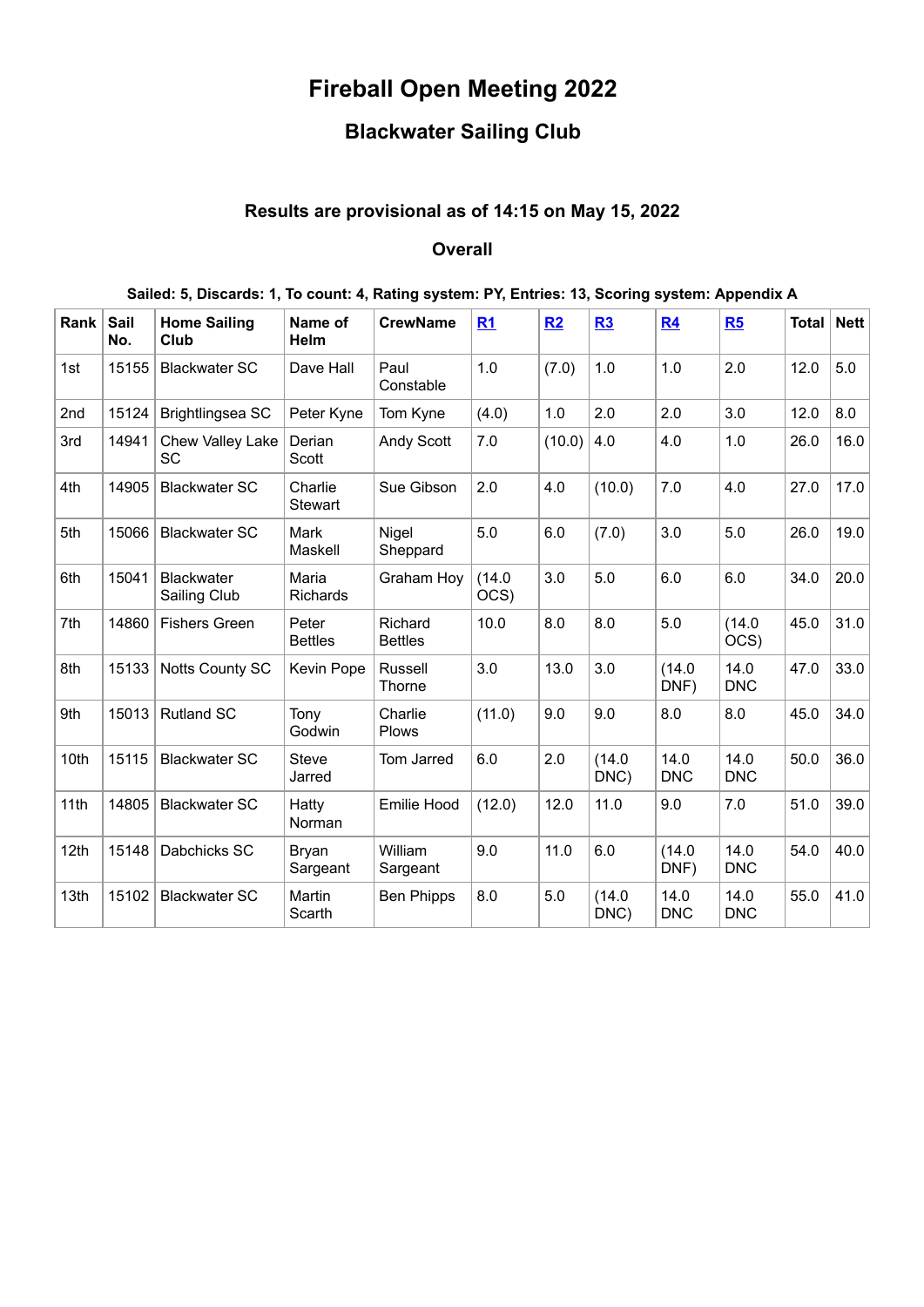<span id="page-1-0"></span>

| Rank | Sail No. | <b>Home Sailing Club</b>       | Name of Helm         | <b>CrewName</b>        | <b>Place</b> | <b>Points</b> |
|------|----------|--------------------------------|----------------------|------------------------|--------------|---------------|
| 1    | 15155    | <b>Blackwater SC</b>           | Dave Hall            | Paul Constable         | 1            | 1.0           |
| 2    | 14905    | <b>Blackwater SC</b>           | Charlie Stewart      | Sue Gibson             | 2            | 2.0           |
| 3    | 15133    | <b>Notts County SC</b>         | Kevin Pope           | <b>Russell Thorne</b>  | 3            | 3.0           |
| 4    | 15124    | Brightlingsea SC               | Peter Kyne           | Tom Kyne               | 4            | 4.0           |
| 5    | 15066    | Blackwater SC                  | Mark Maskell         | Nigel Sheppard         | 5            | 5.0           |
| 6    | 15115    | <b>Blackwater SC</b>           | Steve Jarred         | Tom Jarred             | 6            | 6.0           |
| 7    | 14941    | Chew Valley Lake SC            | Derian Scott         | <b>Andy Scott</b>      | 7            | 7.0           |
| 8    | 15102    | Blackwater SC                  | Martin Scarth        | <b>Ben Phipps</b>      | 8            | 8.0           |
| 9    | 15148    | Dabchicks SC                   | Bryan Sargeant       | William Sargeant       | 9            | 9.0           |
| 10   | 14860    | <b>Fishers Green</b>           | <b>Peter Bettles</b> | <b>Richard Bettles</b> | 10           | 10.0          |
| 11   | 15013    | <b>Rutland SC</b>              | <b>Tony Godwin</b>   | <b>Charlie Plows</b>   | 11           | 11.0          |
| 12   | 14805    | <b>Blackwater SC</b>           | Hatty Norman         | Emilie Hood            | 12           | 12.0          |
| 13   | 15041    | <b>Blackwater Sailing Club</b> | Maria Richards       | Graham Hoy             | <b>OCS</b>   | 14.0          |

**Start: Start 1, Finishes: Place**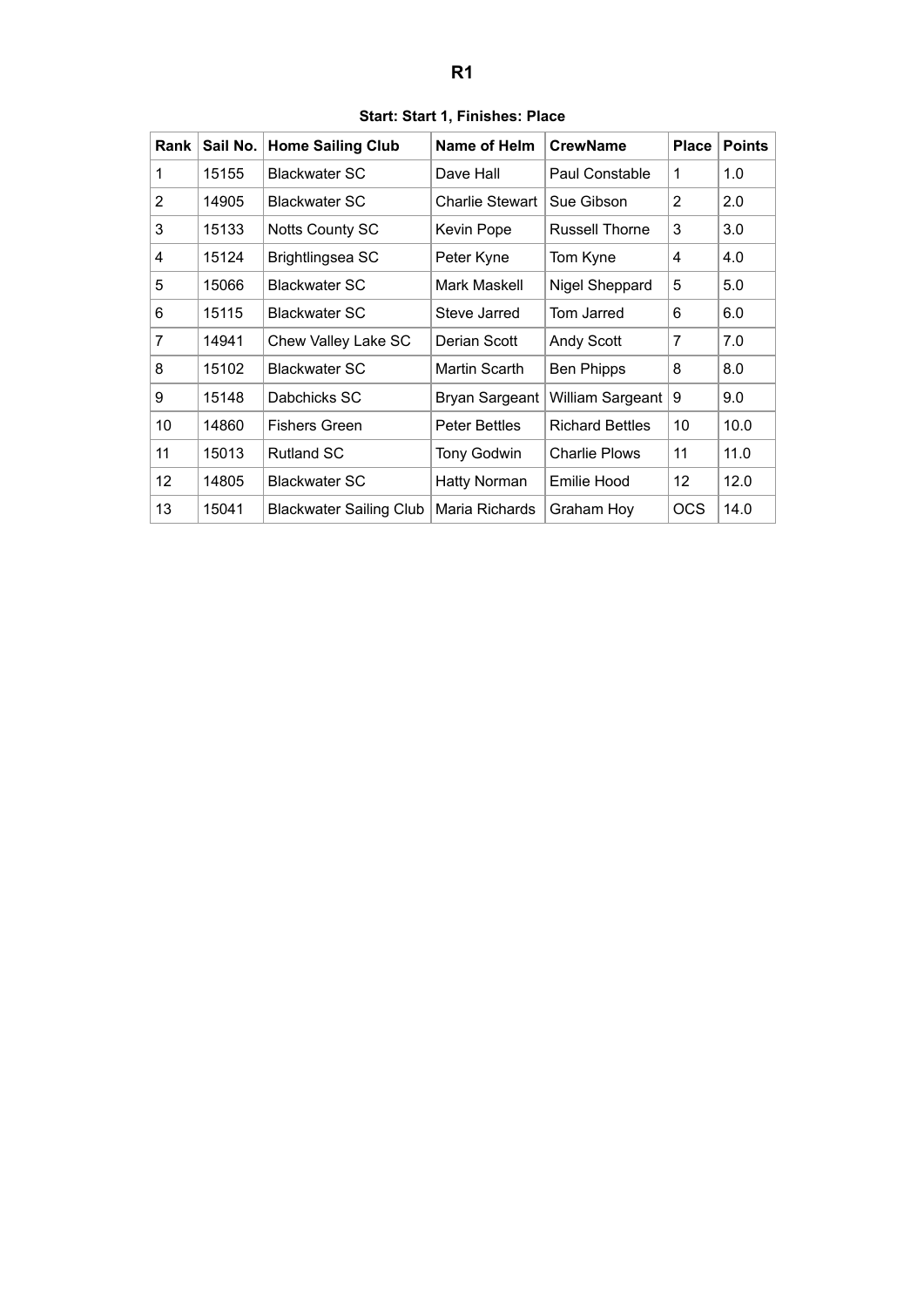<span id="page-2-0"></span>

| Rank           | Sail No. | <b>Home Sailing Club</b>       | Name of Helm           | <b>CrewName</b>        | <b>Place</b> | <b>Points</b> |
|----------------|----------|--------------------------------|------------------------|------------------------|--------------|---------------|
| 1              | 15124    | Brightlingsea SC               | Peter Kyne             | Tom Kyne               | 1            | 1.0           |
| 2              | 15115    | <b>Blackwater SC</b>           | Steve Jarred           | Tom Jarred             | 2            | 2.0           |
| 3              | 15041    | <b>Blackwater Sailing Club</b> | Maria Richards         | Graham Hoy             | 3            | 3.0           |
| 4              | 14905    | <b>Blackwater SC</b>           | <b>Charlie Stewart</b> | Sue Gibson             | 4            | 4.0           |
| 5              | 15102    | Blackwater SC                  | Martin Scarth          | <b>Ben Phipps</b>      | 5            | 5.0           |
| 6              | 15066    | <b>Blackwater SC</b>           | Mark Maskell           | Nigel Sheppard         | 6            | 6.0           |
| $\overline{7}$ | 15155    | <b>Blackwater SC</b>           | Dave Hall              | Paul Constable         | 7            | 7.0           |
| 8              | 14860    | <b>Fishers Green</b>           | <b>Peter Bettles</b>   | <b>Richard Bettles</b> | 8            | 8.0           |
| 9              | 15013    | <b>Rutland SC</b>              | <b>Tony Godwin</b>     | <b>Charlie Plows</b>   | 9            | 9.0           |
| 10             | 14941    | Chew Valley Lake SC            | Derian Scott           | <b>Andy Scott</b>      | 10           | 10.0          |
| 11             | 15148    | Dabchicks SC                   | <b>Bryan Sargeant</b>  | William Sargeant       | 11           | 11.0          |
| 12             | 14805    | <b>Blackwater SC</b>           | <b>Hatty Norman</b>    | Emilie Hood            | 12           | 12.0          |
| 13             | 15133    | Notts County SC                | Kevin Pope             | <b>Russell Thorne</b>  | 13           | 13.0          |

**Start: Start 1, Finishes: Place**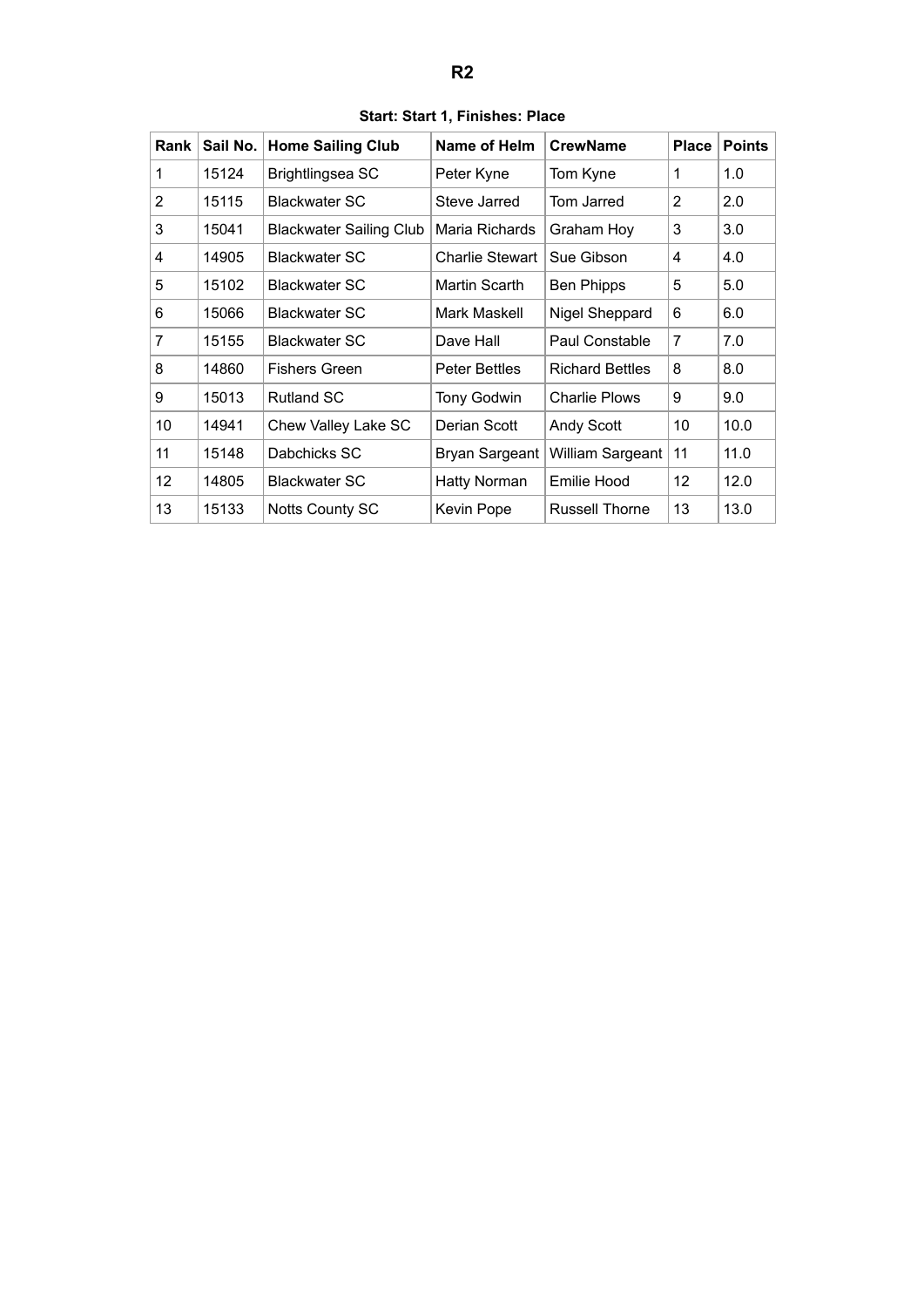<span id="page-3-0"></span>

| Rank         | Sail No. | <b>Home Sailing Club</b>       | Name of Helm         | <b>CrewName</b>        | <b>Place</b> | <b>Points</b> |
|--------------|----------|--------------------------------|----------------------|------------------------|--------------|---------------|
| 1            | 15155    | Blackwater SC                  | Dave Hall            | Paul Constable         | 1            | 1.0           |
| $\mathbf{2}$ | 15124    | Brightlingsea SC               | Peter Kyne           | Tom Kyne               | 2            | 2.0           |
| 3            | 15133    | <b>Notts County SC</b>         | Kevin Pope           | <b>Russell Thorne</b>  | 3            | 3.0           |
| 4            | 14941    | Chew Valley Lake SC            | Derian Scott         | <b>Andy Scott</b>      | 4            | 4.0           |
| 5            | 15041    | <b>Blackwater Sailing Club</b> | Maria Richards       | Graham Hoy             | 5            | 5.0           |
| 6            | 15148    | Dabchicks SC                   | Bryan Sargeant       | William Sargeant       | 6            | 6.0           |
| 7            | 15066    | <b>Blackwater SC</b>           | Mark Maskell         | Nigel Sheppard         | 7            | 7.0           |
| 8            | 14860    | <b>Fishers Green</b>           | <b>Peter Bettles</b> | <b>Richard Bettles</b> | 8            | 8.0           |
| 9            | 15013    | <b>Rutland SC</b>              | <b>Tony Godwin</b>   | <b>Charlie Plows</b>   | 9            | 9.0           |
| 10           | 14905    | <b>Blackwater SC</b>           | Charlie Stewart      | Sue Gibson             | 10           | 10.0          |
| 11           | 14805    | <b>Blackwater SC</b>           | <b>Hatty Norman</b>  | Emilie Hood            | 11           | 11.0          |

**Start: Start 1, Finishes: Place**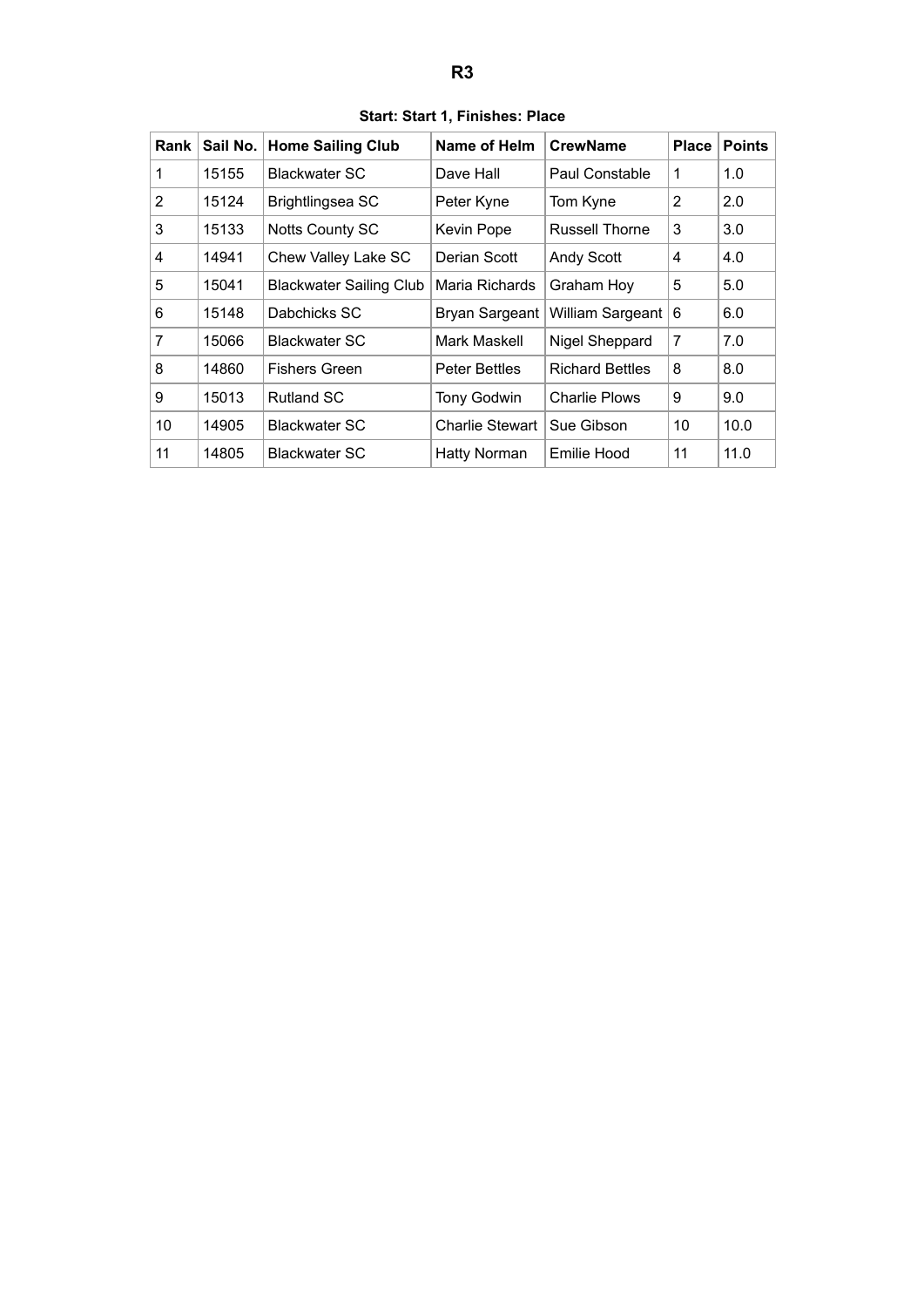<span id="page-4-0"></span>

| Start: Start 1, Finishes: Place |          |                                          |                      |                        |       |               |  |  |
|---------------------------------|----------|------------------------------------------|----------------------|------------------------|-------|---------------|--|--|
| Rank                            | Sail No. | <b>Home Sailing Club</b>                 | Name of Helm         | <b>CrewName</b>        | Place | <b>Points</b> |  |  |
| $\mathbf{1}$                    | 15155    | <b>Blackwater SC</b>                     | Dave Hall            | Paul Constable         | 1     | 1.0           |  |  |
| $\overline{2}$                  | 15124    | Brightlingsea SC                         | Peter Kyne           | Tom Kyne               | 2     | 2.0           |  |  |
| 3                               | 15066    | <b>Blackwater SC</b>                     | Mark Maskell         | Nigel Sheppard         | 3     | 3.0           |  |  |
| $\overline{4}$                  | 14941    | Chew Valley Lake SC                      | Derian Scott         | <b>Andy Scott</b>      | 4     | 4.0           |  |  |
| 5                               | 14860    | <b>Fishers Green</b>                     | <b>Peter Bettles</b> | <b>Richard Bettles</b> | 5     | 5.0           |  |  |
| 6                               | 15041    | Blackwater Sailing Club   Maria Richards |                      | Graham Hoy             | 6     | 6.0           |  |  |

7 | 14905 | Blackwater SC | Charlie Stewart | Sue Gibson |  $7$  |  $7.0$ 8 | 15013 | Rutland SC | Tony Godwin | Charlie Plows |  $8$  |  $8.0$ 9 | 14805 | Blackwater SC | Hatty Norman | Emilie Hood | 9 | 9.0 10 | 15133 | Notts County SC | Kevin Pope | Russell Thorne | DNF | 14.0 10 | 15148 | Dabchicks SC | Bryan Sargeant | William Sargeant | DNF | 14.0